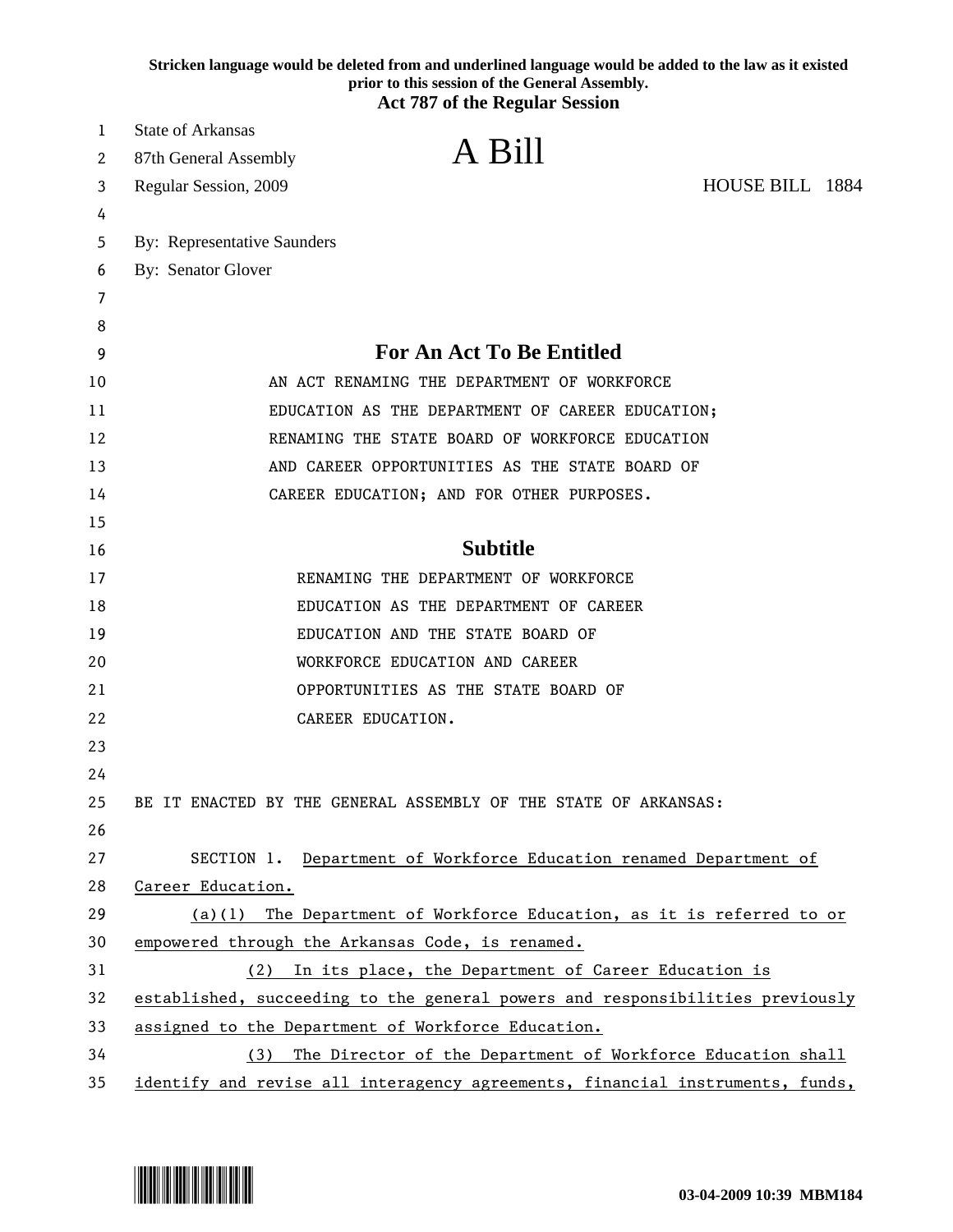| 1  | and other necessary legal documents in order to effect this change.           |
|----|-------------------------------------------------------------------------------|
| 2  | Nothing in this act shall be construed as impairing the powers and<br>(b)     |
| 3  | authority of the Department of Workforce Education before the effective date  |
| 4  | of the name change.                                                           |
| 5  | Appropriations authorized for the personal services and operating<br>(c)      |
| 6  | expenses of the Department of Workforce Education may be utilized for the     |
| 7  | personal services and operating expenses of the Department of Career          |
| 8  | Education.                                                                    |
| 9  |                                                                               |
| 10 | SECTION 2. State Board of Workforce Education and Career Opportunities        |
| 11 | renamed State Board of Career Education.                                      |
| 12 | (a)(1) The State Board of Workforce Education and Career                      |
| 13 | Opportunities, as it is referred to or empowered through the Arkansas Code,   |
| 14 | is renamed.                                                                   |
| 15 | In its place, the State Board of Career Education is<br>(2)                   |
| 16 | established, succeeding to the general powers and responsibilities previously |
| 17 | assigned to the State Board of Workforce Education and Career Opportunities.  |
| 18 | The Chair of the State Board of Workforce Education and<br>(3)                |
| 19 | Career Opportunities shall identify and revise all interagency agreements,    |
| 20 | financial instruments, funds, and other necessary legal documents in order to |
| 21 | effect this change.                                                           |
| 22 | Nothing in this act shall be construed as impairing the powers and<br>(b)     |
| 23 | authority of the State Board of Workforce Education and Career Opportunities  |
| 24 | before the effective date of the name change.                                 |
| 25 | (c) Appropriations authorized for the personal services and operating         |
| 26 | expenses of the State Board of Workforce Education and Career Opportunities   |
| 27 | may be utilized for the personal services and operating expenses of the State |
| 28 | Board of Career Education.                                                    |
| 29 |                                                                               |
| 30 | SECTION 3. Arkansas Code 25-30-101 is amended to read as follows:             |
| 31 | 25-30-101. State Board of Workforce Education and Career Opportunities        |
| 32 | State Board of Career Education.                                              |
| 33 | There is hereby created the State Board of Workforce Education and<br>(a)     |
| 34 | Gareer Opportunities State Board of Career Education, hereinafter referred to |
| 35 | as "the board".                                                               |
| 36 | The State Board of Vocational Education created by $\S$ 6-11-101 is<br>(b)    |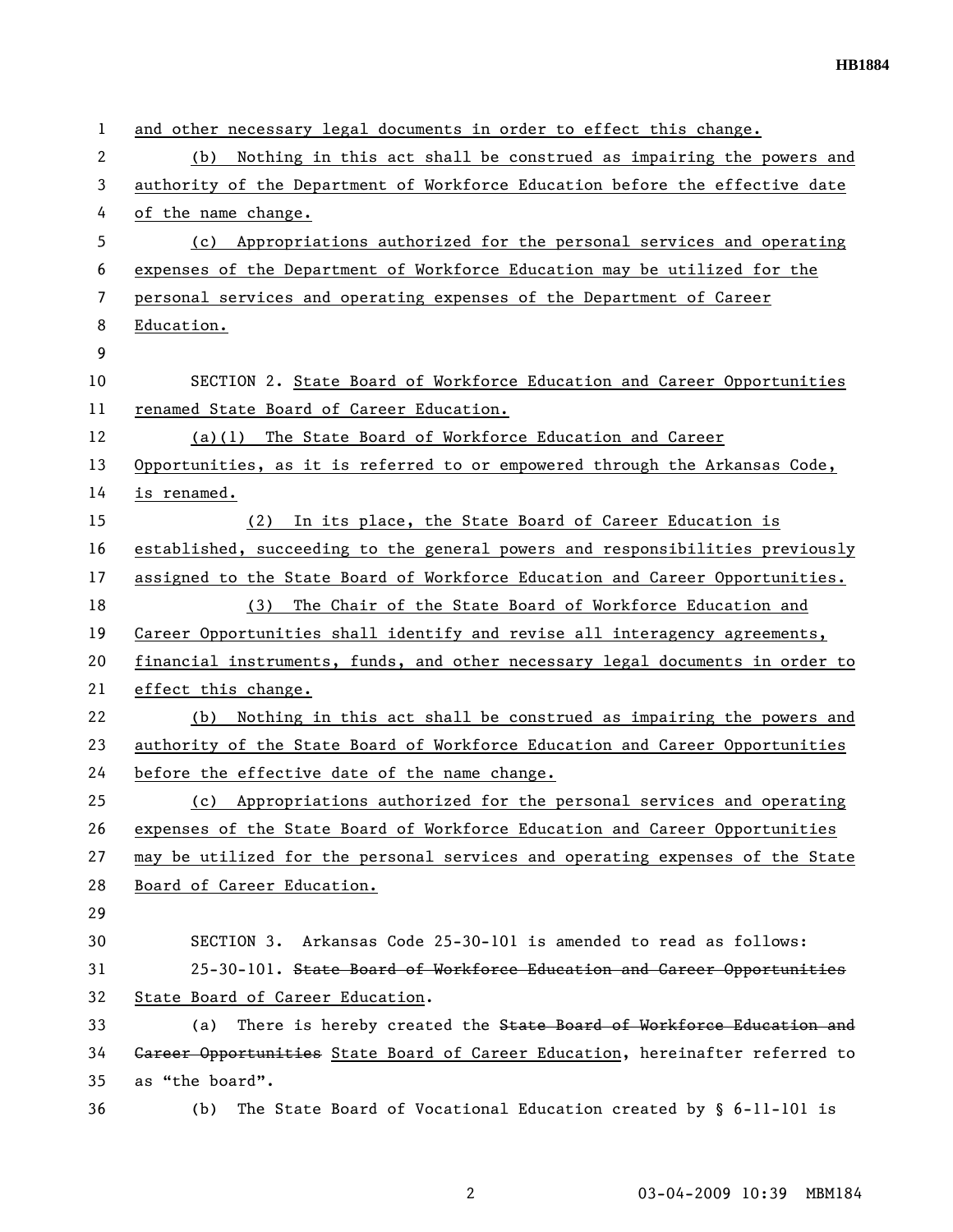1 abolished and transferred to the State Board of Workforce Education and 2 <del>Career Opportunities</del> State Board of Career Education by a type 3 transfer 3 under § 25-2-106. 4 (c) The State Board of Workforce Education and Career Opportunities 5 State Board of Career Education shall be composed as follows: 6 (1) Seven (7) members appointed by the Governor subject to 7 confirmation by the Senate, one (1) member from each congressional district 8 and three (3) members from the state at large; and 9 (2) The members shall be selected from among parents, business, 10 industry, labor, persons with disabilities, minorities, and other groups who 11 shall be representative of the many career opportunities available in the 12 state such as: 13 (A) Administration, business, and finance management; 14 (B) Agriculture, forestry, and natural resources; 15 (C) Art, media, and communications; 16 (D) Construction and extractive; 17 (E) Education and training services; 18 (F) Health and medical services; 19 (G) Hospitality and tourism; 20 (H) Legal and protective services; 21 (I) Manufacturing, processing, and systems operations; 22 (J) Marketing, sales, and promotion; 23 (K) Mechanical and technical services and precision 24 crafts; 25 (L) Natural and applied science and engineering; 26 (M) Personal and commercial services; and 27 (N) Transportation and material moving. 28 (d) The term of office of members shall be seven (7) years, except 29 that at the first meeting the members shall draw lots for staggered terms so 30 that no more than one (1) membership shall expire each year on June 30. 31 (e) No person may serve as a member of the board unless he or she is a 32 qualified elector of this state. 33 (f) No candidate for or holder of a public office in the state, 34 Director of the Department of Education or Director of the Department of 35 Higher Education, employee of a public school district, employee of a 36 postsecondary or higher education institution, or member of any board of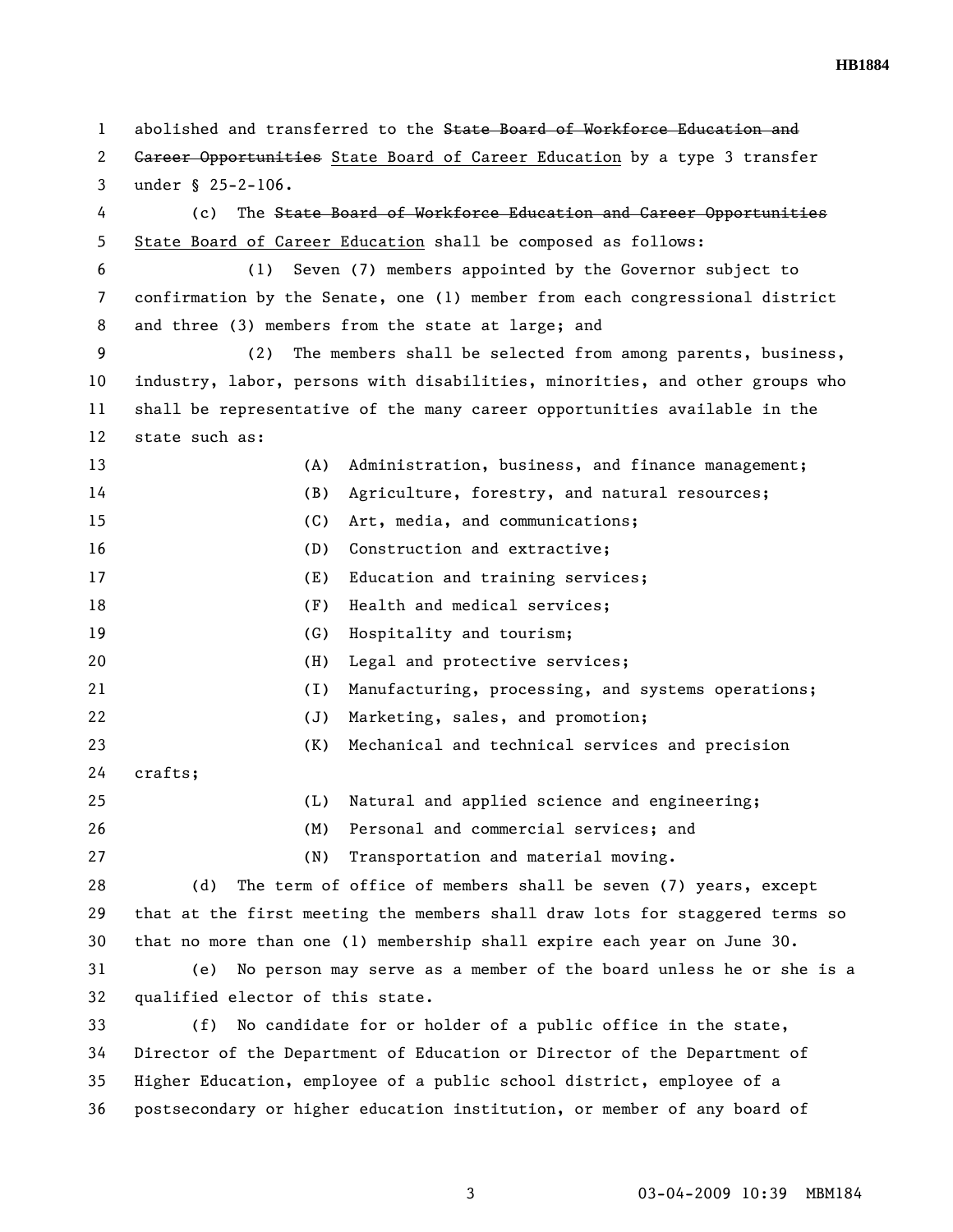1 directors or board of trustees of any postsecondary or higher education 2 institution in this state shall serve as a member of the State Board of 3 Workforce Education and Career Opportunities State Board of Career Education.

4 (g) When a vacancy occurs in the membership of the board, a successor 5 will be appointed in the same manner as the person succeeded and will serve 6 the person's unexpired term, subject to all other provisions of this 7 subchapter.

8 (h) The members of the board shall serve without remuneration, except 9 as specified in § 25-16-901 et seq. for the State Board of Vocational 10 Education.

11 (i) The board shall elect from its own number a chair and such other 12 officers as may be deemed necessary to carry on its business.

13 (j) The board shall meet at least once during each calendar quarter 14 and at such other times upon call of the chair or any other three (3) 15 members.

16 (k)(1) The board shall appoint from its membership a liaison officer 17 to the State Board of Education, the Arkansas Higher Education Coordinating 18 Board, the Department of Human Services, the Arkansas Employment Security 19 Department, and the Arkansas Economic Development Commission.

20 (2) Liaison officers shall attend the board and council meetings 21 or other appropriate meetings as designated by the chair and shall represent 22 and articulate the policies of the board to these boards, councils, and 23 agencies.

24 (l) The Director of the Department of Education and the Director of 25 the Department of Higher Education shall serve as ex officio nonvoting 26 members of the State Board of Workforce Education and Career Opportunities 27 State Board of Career Education.

28 (m) The Director of the Department of Higher Education and the 29 Director of the Department of Workforce Career Education shall serve as ex 30 officio nonvoting members of the State Board of Education.

31 (n) The Director of the Department of Workforce Career Education and 32 the Director of the Department of Education shall serve as ex officio 33 nonvoting members of the Arkansas Higher Education Coordinating Board. 34

35 SECTION 4. Arkansas Code 25-30-106 is amended to read as follows: 36 25-30-106. Department of Workforce Career Education.

**HB1884**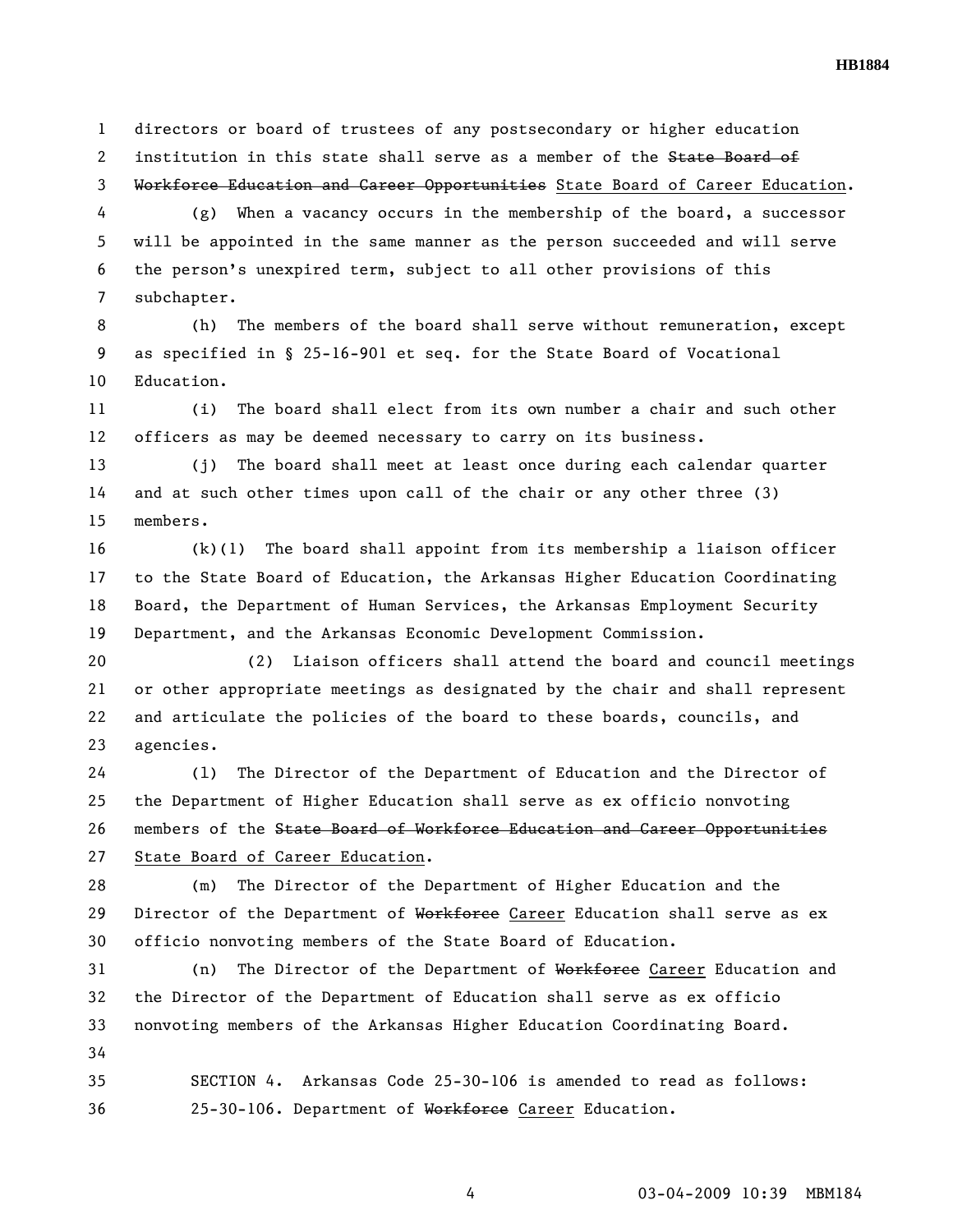**HB1884** 

1 (a) There is hereby created the Department of Workforce Career 2 Education, hereinafter referred to as "the department".

3 (b) The Vocational and Technical Education Division of the Department 4 of Education created by § 25-6-101, the Governor's Commission on Adult 5 Literacy created by § 6-44-201 [repealed], and the Advisory Council for 6 Vocational-Technical Education created by § 6-50-601 [repealed] are abolished 7 and transferred to the Department of Workforce Career Education by a type 3 8 transfer under § 25-2-106.

9 (c) The Arkansas Rehabilitation Services as an agency responsible to 10 the State Board of Workforce Education and Career Opportunities State Board 11 of Career Education and as a part of the Department of Workforce Career 12 Education shall function as an agency in accordance with § 6-52-101 et seq. 13 and § 25-30-201 et seq. This subchapter shall assure that the Arkansas 14 Rehabilitation Services functions organizationally at a level at least equal 15 to that of any division or entity of the Department of Workforce Career 16 Education.

17 (d) The board shall appoint a director of the department who shall:

18 (1) Be a member of the Governor's cabinet;

20 (3) Serve at the pleasure of the Governor.

19 (2) Be confirmed by the Governor; and

21 (e) The director shall devote all of his or her time to the duties of 22 his or her office, shall act as agent of the board, and shall perform such 23 other duties as are designated by the board or by statute.

24 (f) The director shall serve as the ex officio secretary of the board 25 without vote.

26 (g) The person selected as director must be a person of good moral 27 character, recognized as a leader in the field of vocational or workforce 28 education, and qualified technically and by experience to direct the work of 29 the department.

30 (h) No person who is related within the fourth degree of consanguinity 31 or affinity to any member of the board shall be eligible to serve as director 32 of the department.

33

34 SECTION 5. (a) This act shall not be construed as impairing the 35 continued effectiveness of any rules or orders promulgated or issued by the 36 Department of Workforce Education or the State Board of Workforce Education